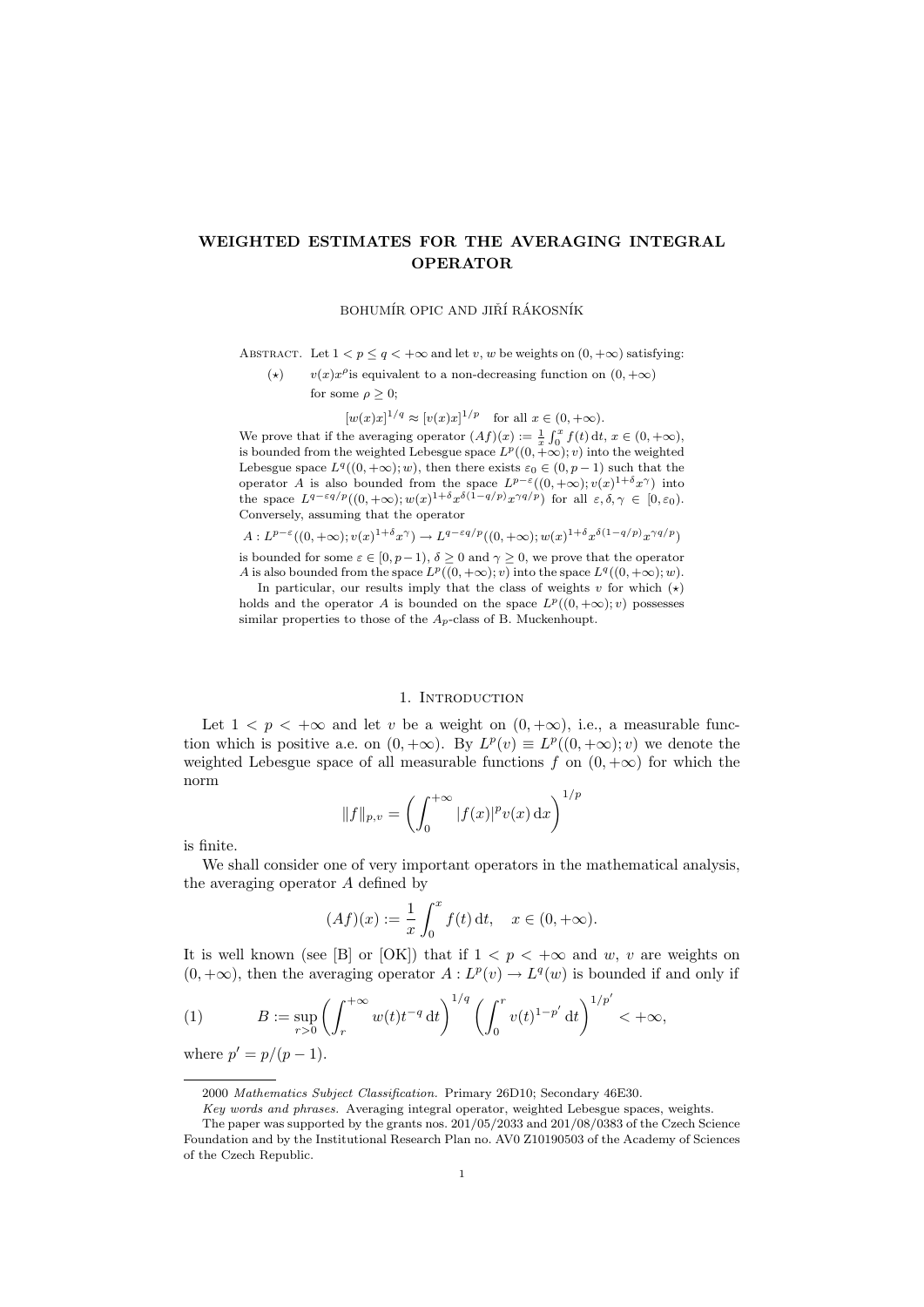Throughout the paper we use the following convention: For two non-negative expressions (i.e. functions or functionals) F and G the symbol  $F \le G$  (or  $F \ge G$ ) means that  $F \leq cG$  (or  $cF \geq G$ ), where c is a positive constant independent of appropriate quantities involved in F and G. We shall write  $F \approx G$  (and say that F and G are equivalent) if both relations  $F \leq G$  and  $F \geq G$  hold.

Our main results are the following two theorems.

**Theorem 1.** Let  $1 < p \leq q < +\infty$  and let v, w be weights on  $(0, +\infty)$  such that:

(2)  $v(x)x^{\rho}$  is equivalent to a non-decreasing function on  $(0, +\infty)$  for some  $\rho \geq 0$ ;

(3) 
$$
[w(x)x]^{1/q} \approx [v(x)x]^{1/p} \text{ for all } x \in (0, +\infty).
$$

Assume that the averaging operator  $A: L^p(v) \to L^q(w)$  is bounded. Then there exists  $\varepsilon_0 \in (0, p-1)$  such that the operator

$$
A: L^{p-\varepsilon}(v(x)^{1+\delta}x^{\gamma}) \to L^{q-\varepsilon q/p}(w(x)^{1+\delta}x^{\delta(1-q/p)}x^{\gamma q/p})
$$

is also bounded for all  $\varepsilon, \delta, \gamma \in [0, \varepsilon_0)$ .

**Theorem 2.** Let  $1 < p \leq q < +\infty$  and let v, w be weights on  $(0, +\infty)$  such that (2) and (3) hold. Assume that the averaging operator

$$
A: L^{p-\varepsilon}(v(x)^{1+\delta}x^{\gamma}) \to L^{q-\varepsilon q/p}(w(x)^{1+\delta}x^{\delta(1-q/p)}x^{\gamma q/p})
$$

is bounded for some  $\varepsilon \in [0, p-1)$ ,  $\delta \geq 0$  and  $\gamma \geq 0$ . Then the operator  $A: L^p(v) \to L^p(v)$  $L^q(w)$  is also bounded.

Remark 1. Assumptions of Theorem 1 (or Theorem 2) ensure that

$$
\left(\int_r^{+\infty} w(t)t^{-q} dt\right)^{1/q} \left(\int_0^r v(t)^{1-p'} dt\right)^{1/p'} \approx 1 \text{ for all } r > 0,
$$

which means that  $(w, v)$  is the optimal couple of weights for which (1) holds.

Note also that assumption (3) is satisfied when  $w = v$  and  $q = p$ .

Theorem 1 is a particular case of the following assertion.

**Theorem 3.** Let  $1 < p \leq q < +\infty$  and let v, w be weights on  $(0, +\infty)$  such that (2) and (3) hold. Assume that the averaging operator  $A: L^p(v) \to L^q(w)$  is bounded. Then there exist  $p_0 \in (1, p)$  and  $\varepsilon_0 > 0$  such that the operator

$$
A: L^{P}(v(x)^{1+\delta}x^{\gamma}) \to L^{Q}(w(x)^{1+\delta}x^{\delta(1-Q/P)}x^{\gamma Q/P})
$$

is also bounded for all  $P \in (p_0, +\infty)$  and for every  $\delta, \gamma \in [0, \varepsilon_0)$ , where  $Q = Pq/p$ .

Remark 2. If  $1 < p < +\infty$  and v is a weight on  $(0, +\infty)$ , then we write  $v \in M_p$  when the averaging operator A is bounded on the space  $L^p(v)$ , that is, when (1) holds with  $q = p$  and  $w = v$ . Let  $A_p$ ,  $1 < p < +\infty$ , be the  $A_p$ -class of B. Muckenhoupt of those weights v on  $(0, +\infty)$  for which the Hardy-Littlewood maximal operator associated with the interval  $(0, +\infty)$  is bounded on the space  $L^p(v)$ . Recall that  $A_p \subset M_p$ . Denote by  $C_p$ ,  $1 < p < +\infty$ , the  $C_p$ -class of Calderón (introduced in [BMR]) of those weights v on  $(0, +\infty)$  for which both the operator A and its adjoint operator  $A'$  are bounded on the space  $L^p(v)$ .

If (2) holds with  $\rho = 0$ , then v is equivalent to a non-decreasing function on  $(0, +\infty)$ . It is known (cf. [CU, Theorem 6.1] or [CM, Proposition 2.3]) that a nondecreasing weight v satisfies  $v \in M_p$  if and only if it belongs to the  $A_p$ -class.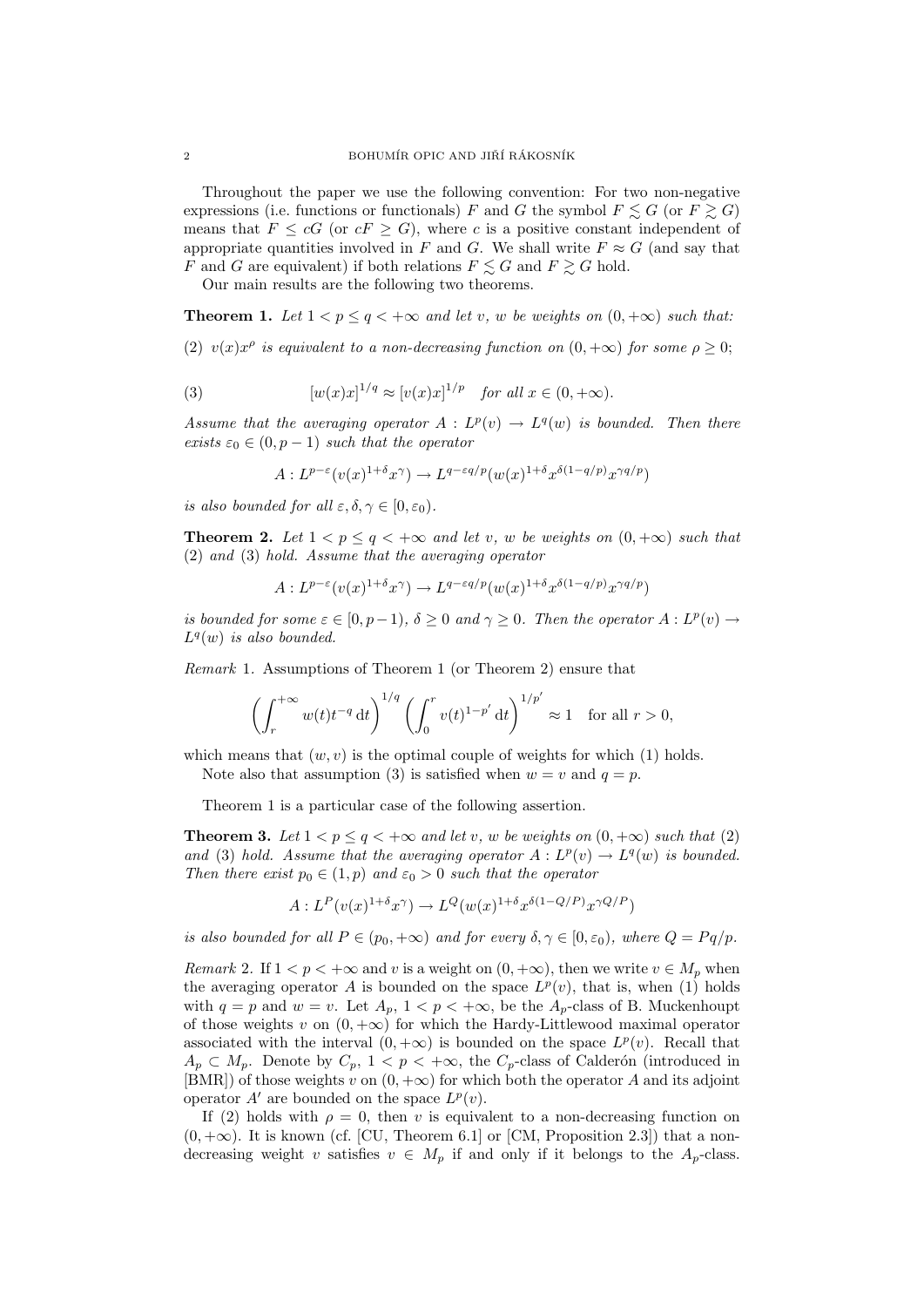Moreover, it can be shown that a non-decreasing weight v from the class  $M_p$  also belongs to the  $C_p$ -class. Since

$$
v \in A_p \Longrightarrow v \in A_{p-\varepsilon} \quad \text{for some } \varepsilon \in (0, p-1),
$$
  
\n
$$
v \in A_p \Longrightarrow v^{1+\varepsilon} \in A_p \quad \text{for some } \varepsilon > 0,
$$
  
\n
$$
v \in A_p \Longrightarrow v \in A_q \quad \text{for all } q \in [p, +\infty],
$$
  
\n
$$
v \in C_p \Longrightarrow v(x)x^{\varepsilon} \in M_p \quad \text{for some } \varepsilon > 0
$$

(cf. [M] or [GR] for the first three implications, and [BMR, Proposition 2.4] for the last one), Theorem 3 with  $\rho = 0$  also follows from properties of weights  $v \in A_p \cap C_p$ . (This is clear if, in addition,  $p = q$  in Theorem 3. If  $p < q$ , one can show that it is again true due to condition (3).)

On the other hand, there are weights in the  $M_p$ -class which satisfy (2) but which do not belong to  $A_p \cap C_p$ . A simple example is  $v(t) = t^{\beta}, t > 0$ , with  $\beta \le -1$ . (Note that the weight  $v(t) = t^{\beta}, t > 0$ , with  $\beta \in \mathbb{R}$ , belongs to the  $A_p$ -class or the  $C_p$ -class if and only if  $-1 < \beta < p-1$ . However, v belongs to the  $M_p$ -class if and only if  $\beta < p - 1$ .)

Remark 3. Denote by  $D_p$ ,  $1 < p < +\infty$ , the subset of the  $M_p$ -class consisting of those weights v on  $(0, +\infty)$  which satisfy condition (2). In particular, our results imply that the  $D_p$ -class possesses similar properties to those of the  $A_p$ -class. Namely,

(4) 
$$
v \in D_p \Longrightarrow v \in D_{p-\varepsilon} \quad \text{for some } \varepsilon \in (0, p-1),
$$

$$
v \in D_p \Longrightarrow v^{1+\varepsilon} \in D_p \quad \text{for some } \varepsilon > 0,
$$

$$
v \in D_p \Longrightarrow v \in D_q \quad \text{for all } q \in [p, +\infty).
$$

Moreover,

$$
v \in D_p \Longrightarrow v(x)x^{\varepsilon} \in D_p \quad \text{for some } \varepsilon > 0.
$$

It is well-known that a weight  $v \in A_p$  possesses a better integrability than that mentioned in the  $A_p$ -condition and that such a weight v satisfies a reverse Hölder inequality. Implication (4) shows that also a weight  $v \in D_p$  possesses better integrability properties than those mentioned in the definition of the  $D<sub>p</sub>$ -class (cf. (1) with  $w = v$  and  $q = p$ ). It is even possible to prove that certain reverse Hölder inequalities hold for such a weight (cf. [O]).

The paper is organized as follows. In Section 2 we prove Theorem 1. Section 3 is devoted to the proof of Theorem 2. Finally, in Section 4 we prove Theorem 3.

Acknowledgement. We would like to thank Mario Milman for the information concerning properties of  $C_p$ -weights.

#### 2. Proof of Theorem 1

To prove Theorem 1, we shall use the following two assertions.

**Lemma A** (see [N, Lemma 2]). Let  $\varphi$  :  $(0, +\infty) \to (0, +\infty)$ . If there is a constant  $c_0 > 0$  such that

(5) 
$$
\int_{r}^{+\infty} \varphi(t) \frac{\mathrm{d}t}{t} \leq c_0 \varphi(r) \quad \text{for all } r > 0,
$$

then there exist positive constants  $\alpha_1$  and c such that

$$
\int_r^{+\infty} \varphi(t)t^{\alpha} \frac{dt}{t} \le c\varphi(r)r^{\alpha} \quad \text{for all } r > 0 \text{ and } \alpha \in [0, \alpha_1).
$$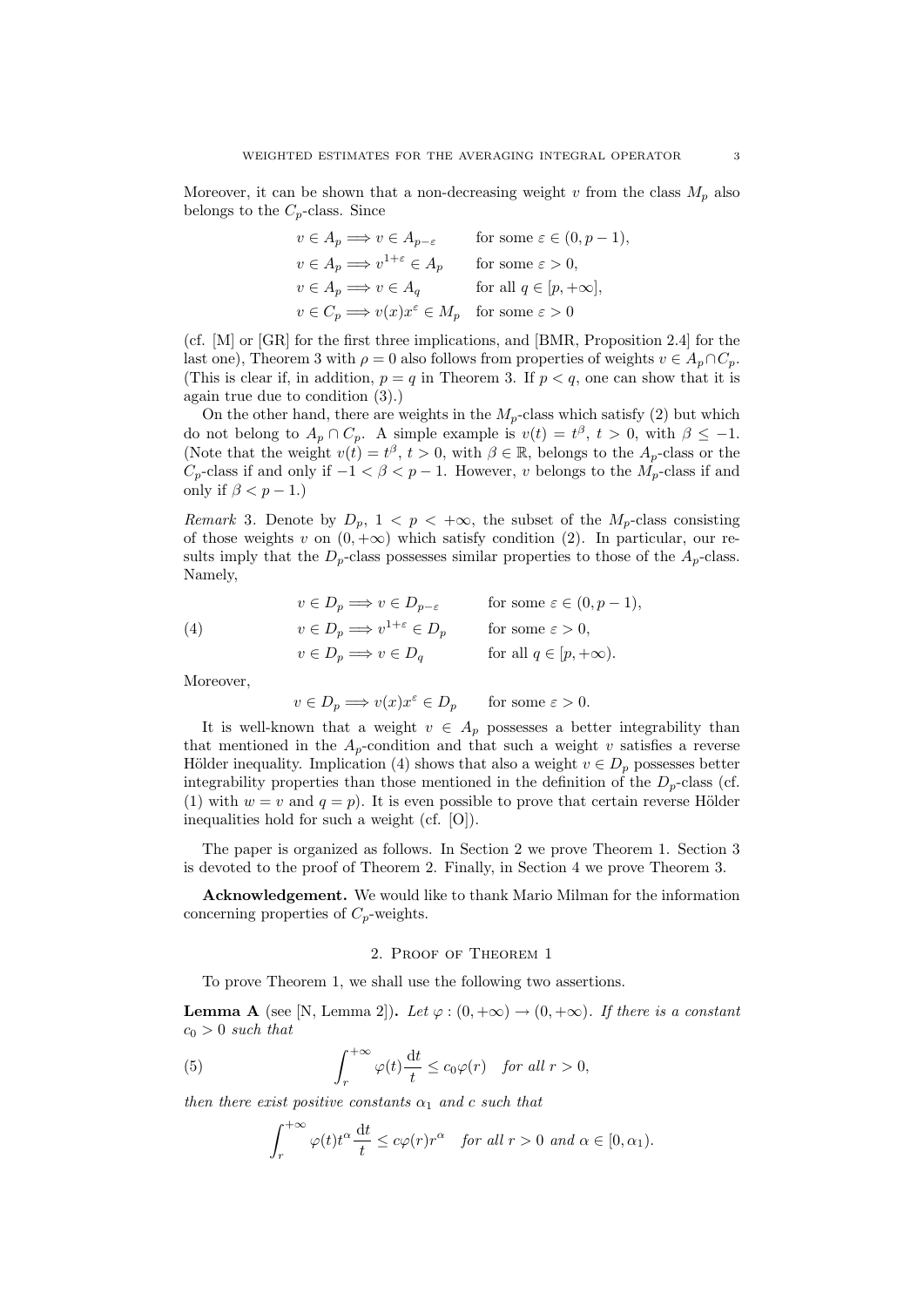Remark 4. In fact, it is proved in [N] that the last inequality holds for all  $r > 0$ and some  $\alpha > 0$ . However, checking the proof of Lemma 2 in [N], one can see that Lemma A holds, e.g., with  $\alpha_1 = (2c_0)^{-1}$  (and then one can put  $c = 2c_0$ ), where  $c_0$ is the constant in (5).

**Lemma A<sup>\*</sup>.** Let  $\varphi : (0, +\infty) \to (0, +\infty)$ . If there is a constant  $c_0 > 0$  such that

$$
\int_0^r \varphi(t) \frac{\mathrm{d}t}{t} \le c_0 \varphi(r) \quad \text{for all } r > 0,
$$

then there exist positive constants  $\beta_1$  and c such that

$$
\int_0^r \varphi(t)t^{-\beta} \frac{\mathrm{d}t}{t} \le c\varphi(r)r^{-\beta} \quad \text{for all } r > 0 \text{ and } \beta \in [0, \beta_1).
$$

*Proof.* Lemma A<sup>\*</sup> can be obtained from Lemma A by the change of variables  $t \mapsto$  $t^{-1}$ .

In addition, we shall also need the following lemma.

**Lemma B.** Let  $1 < p \leq q < +\infty$  and let v, w be weights on  $(0, +\infty)$  such that (2) and (3) hold. Assume that the averaging operator  $A: L^p(v) \to L^q(w)$  is bounded. Then there exists a positive constant  $\alpha_0$  such that

(6) 
$$
\int_0^r \left[v(t)t^{\alpha}\right]^{1-p'} dt \approx \left[v(r)r^{\alpha+1-p}\right]^{1-p'}
$$

and

(7) 
$$
\int_{r}^{+\infty} w(t)t^{\alpha-q} dt \approx w(r)r^{\alpha+1-q}
$$

for all  $r > 0$  and  $\alpha \in [0, \alpha_0)$ .

Proof. Assume that all the assumptions of Lemma B are satisfied. Since the function  $t \mapsto v(t)t^{\alpha+\rho}, \alpha \ge 0$ , is equivalent to a non-decreasing function on  $(0, +\infty)$ ,

(8) 
$$
\int_0^r [v(t)t^{\alpha}]^{1-p'} dt = \int_0^r [v(t)t^{\alpha+\rho}]^{1-p'} t^{\rho(p'-1)} dt
$$
  
\n
$$
\geq [v(r)r^{\alpha+\rho}]^{1-p'} \int_0^r t^{\rho(p'-1)} dt
$$
  
\n
$$
\approx [v(r)r^{\alpha+\rho}]^{1-p'} r^{\rho(p'-1)+1}
$$
  
\n
$$
= [v(r)r^{\alpha+1-p}]^{1-p'} \text{ for all } r > 0 \text{ and } \alpha \geq 0.
$$

Consequently, we obtain from (1), (8) (with  $\alpha = 0$ ) and (3) that

$$
(9) \qquad \int_{r}^{+\infty} w(t)t^{-q} dt \le \frac{B^{q}}{\left(\int_{0}^{r} v(t)^{1-p'} dt\right)^{q/p'}} \precsim v(r)^{q/p} r^{-q/p'} \approx w(r)r^{1-q}
$$

for all  $r > 0$ . Setting  $\varphi(r) = w(r)r^{1-q}$ , we can rewrite estimate (9) in the form

$$
\int_r^{+\infty} \varphi(t) \frac{\mathrm{d}t}{t} \lesssim \varphi(r) \quad \text{for all } r > 0.
$$

Thus, by Lemma A, there exist constants  $\alpha_1 > 0$  and  $c > 0$  such that

(10) 
$$
\int_{r}^{+\infty} w(t)t^{\alpha-q} dt = \int_{r}^{+\infty} \varphi(t)t^{\alpha} \frac{dt}{t} \leq c\varphi(r)r^{\alpha} = cw(r)r^{\alpha+1-q}
$$

for all  $r > 0$  and  $\alpha \in [0, \alpha_1)$ .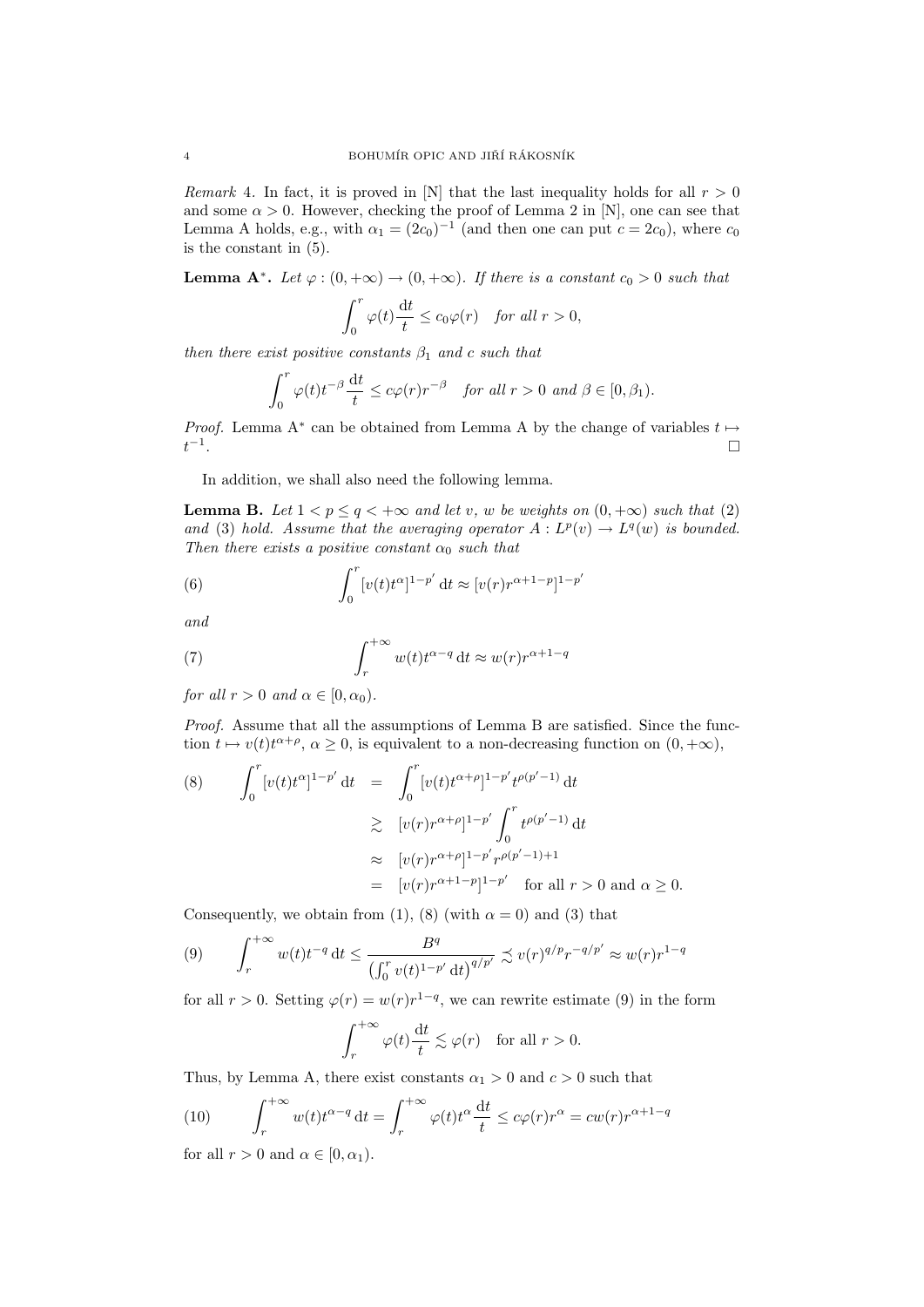On the other hand, using (3) and the fact that the function  $t \mapsto [v(t)t^{\rho+1}]^{q/p}t^{\alpha}$ ,  $\alpha \geq 0$ , is equivalent to a non-decreasing function on  $(0, +\infty)$ , we arrive at

(11) 
$$
\int_{r}^{+\infty} w(t)t^{\alpha-q} dt \approx \int_{r}^{+\infty} [v(t)t^{\rho+1}]^{q/p} t^{\alpha} t^{-\rho q/p-q-1} dt
$$

$$
\approx [v(r)r^{\rho+1}]^{q/p} r^{\alpha} \int_{r}^{+\infty} t^{-\rho q/p-q-1} dt
$$

$$
\approx [v(r)r]^{q/p} r^{\alpha} r^{-q}
$$

$$
= w(r)r^{\alpha+1-q} \text{ for all } r > 0 \text{ and } \alpha \ge 0.
$$

Thus, (10) and (11) imply that (7) holds for all  $r > 0$  and  $\alpha \in [0, \alpha_1)$ .

Condition (1) and the first three estimates in (11) (with  $\alpha = 0$ ) yield

(12) 
$$
\int_0^r v(t)^{1-p'} dt \leq \frac{B^{p'}}{\left(\int_r^{+\infty} w(t)t^{-q} dt\right)^{p'/q}}
$$

$$
\leq \frac{1}{\left([v(r)r]^{q/p}r^{-q}\right)^{p'/q}}
$$

$$
= v(r)^{1-p'}r \quad \text{for all } r > 0.
$$

Rewriting (12) in terms of the function  $\psi(t) = v(t)^{1-p'}t$ ,  $t > 0$ , and applying Lemma A<sup>\*</sup>, we obtain that there are constants  $\beta_1 > 0$  and  $c_1 > 0$  such that

(13) 
$$
\int_0^r v(t)^{1-p'} t^{-\beta} dt \le c_1 v(r)^{1-p'} r^{1-\beta}
$$

for all  $r > 0$  and  $\beta \in [0, \beta_1)$ . Setting  $\alpha = \beta/(p' - 1)$  and  $\alpha_2 = \beta_1/(p' - 1)$ , we can rewrite (13) in the form

$$
\int_0^r [v(t)t^{\alpha}]^{1-p'} dt \precsim [v(r)r^{\alpha+1-p}]^{1-p'}
$$

for all  $r > 0$  and  $\alpha \in [0, \alpha_2)$ . Together with (8), this shows that (6) holds for all  $r > 0$  and  $\alpha \in [0, \alpha_2)$ .

Now, it suffices to put  $\alpha_0 = \min{\{\alpha_1, \alpha_2\}}$ .

*Remark* 5. On using 
$$
(3)
$$
, one can rewrite  $(7)$  as

(14) 
$$
\int_{r}^{+\infty} w(t)t^{\alpha-q} dt \approx v(r)^{q/p}r^{\alpha-q+q/p}
$$

for all  $r > 0$  and  $\alpha \in [0, \alpha_0)$ .

Remark 6. Let all the assumptions of Lemma B be satisfied. Then the operator

$$
A: L^p(v(x)x^{\alpha}) \to L^q(w(x)x^{\alpha q/p})
$$

is also bounded for all  $\alpha \in [0, \alpha_0 p/q)$ . Indeed, making use of estimates (6) and (14) (with  $\alpha$  replaced by  $\alpha q/p$ ), we see that (1) holds with  $v(t)$  replaced by  $v(t)t^{\alpha}$  and with  $w(t)$  replaced by  $w(t)t^{\alpha q/p}$  for all  $\alpha \in [0, \alpha_0 p/q)$ .

Proof of Theorem 1. Let the assumptions of Theorem 1 be satisfied. By  $(6)$  and (7) (with  $\alpha = 0$ ), for all  $r > 0$ ,

(15) 
$$
\int_0^r v(t)^{1-p'} dt \approx v(r)^{1-p'} r
$$

and

(16) 
$$
\int_{r}^{+\infty} w(t)t^{-q} dt \approx w(r)r^{1-q}.
$$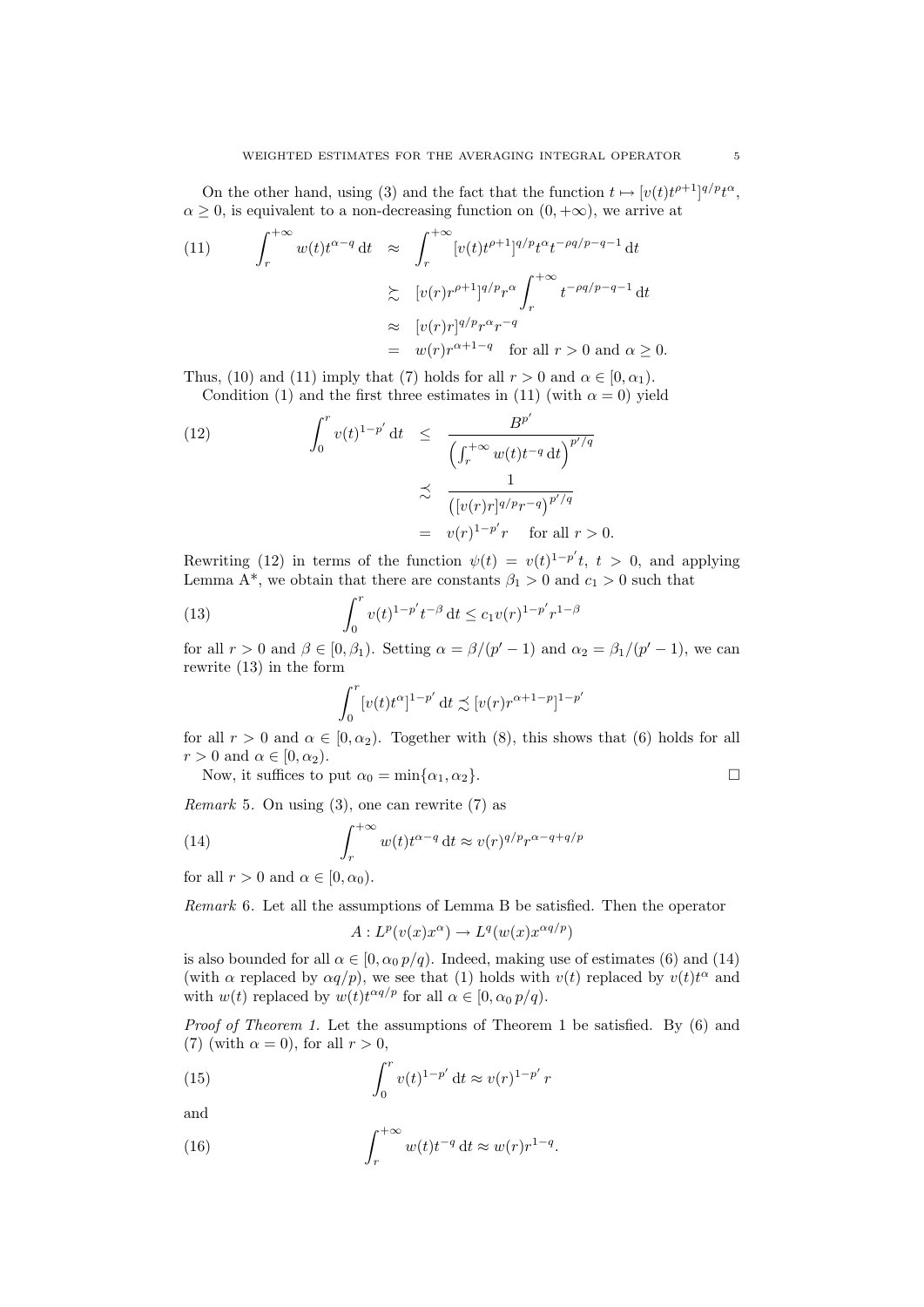Take  $\delta, \gamma \geq 0, \varepsilon \in [0, p-1)$  and put  $p(\varepsilon) := p - \varepsilon, q(\varepsilon) := q - \varepsilon q/p$ . Clearly,  $p(\varepsilon), p(\varepsilon)' \in (1, +\infty), p' - p(\varepsilon)' \leq 0 \text{ and } p(\varepsilon)/p = q(\varepsilon)/q = 1 - \varepsilon/p.$  Thus,

$$
\kappa := \frac{p'-p(\varepsilon)'}{1-p'} + \delta \frac{1-p(\varepsilon)'}{1-p'} \ge 0
$$

and the function

$$
t \mapsto \left( \int_0^t v(\tau)^{1-p'} \,\mathrm{d}\tau \right)^\kappa
$$

is non-decreasing on  $(0, +\infty)$ . Consequently, applying (15), we obtain

$$
(17) \int_0^r [v(t)^{1+\delta}t^{\gamma}]^{1-p(\varepsilon)'} dt = \int_0^r v(t)^{1-p'} v(t)^{\kappa(1-p')} t^{\gamma(1-p(\varepsilon)')} dt
$$
  
\n
$$
\approx \int_0^r v(t)^{1-p'} \left( t^{-1} \int_0^t v(\tau)^{1-p'} d\tau \right)^{\kappa} t^{\gamma(1-p(\varepsilon)')} dt
$$
  
\n
$$
\leq \left( \int_0^r v(\tau)^{1-p'} d\tau \right)^{\kappa} \int_0^r v(t)^{1-p'} t^{-\kappa+\gamma(1-p(\varepsilon)')} dt
$$
  
\n
$$
\approx v(r)^{\kappa(1-p')} r^{\kappa} \int_0^r [v(t)t^{\alpha}]^{1-p'} dt,
$$

where

$$
\alpha = \alpha(\varepsilon, \delta, \gamma)
$$
  
\n
$$
:= \frac{-\kappa + \gamma(1 - p(\varepsilon)')}{1 - p'}
$$
  
\n
$$
= \frac{p' - p(\varepsilon)'}{(1 - p')(p' - 1)} + \delta \frac{1 - p(\varepsilon)'}{(1 - p')(p' - 1)} + \gamma \frac{1 - p(\varepsilon)'}{1 - p'} \ge 0.
$$

Since the function  $(\varepsilon, \delta, \gamma) \mapsto \alpha(\varepsilon, \delta, \gamma)$  is non-negative and continuous on the set  $[0, p - 1] \times [0, +\infty) \times [0, +\infty)$  and  $\alpha(0, 0, 0) = 0$ , there is  $\varepsilon_1 \in (0, p - 1)$  such that  $\alpha(\varepsilon, \delta, \gamma) \in [0, \alpha_0)$  provided that  $\varepsilon, \delta, \gamma \in [0, \varepsilon_1)$ , where the number  $\alpha_0$  is from Lemma B. Therefore, (17) and (6) imply that

$$
\int_0^r [v(t)^{1+\delta} t^\gamma]^{1-p(\varepsilon)'} dt \lesssim v(r)^{(1+\delta)(1-p(\varepsilon)')} r^{\gamma(1-p(\varepsilon))+1}
$$

for all  $r > 0$  and  $\varepsilon, \delta, \gamma \in [0, \varepsilon_1)$ . Hence,

(18) 
$$
\left(\int_0^r [v(t)^{1+\delta}t^{\gamma}]^{1-p(\varepsilon)'} dt\right)^{1/p(\varepsilon)'} \lesssim v(r)^{-(1+\delta)/p(\varepsilon)} r^{-\gamma/p(\varepsilon)} r^{1/p(\varepsilon)'}
$$

for all  $r > 0$  and  $\varepsilon, \delta, \gamma \in [0, \varepsilon_1)$ .

Applying (7) (with  $\alpha = 0$ ), the fact that the function  $t \mapsto \left(\int_t^{+\infty} w(\tau) \tau^{-q} d\tau\right)^{\delta} t^{\delta(1-q/p)},$  $\delta \leq 0$ , is non-increasing on  $(0, +\infty)$  and  $(14)$  (with  $\alpha = 0$ ), we get

(19)  
\n
$$
\int_{r}^{+\infty} w(t)^{1+\delta} t^{\delta(1-q/p)} t^{\gamma q/p} t^{-q(\varepsilon)} dt
$$
\n
$$
\approx \int_{r}^{+\infty} w(t) \left( t^{q-1} \int_{t}^{+\infty} w(\tau) \tau^{-q} d\tau \right)^{\delta} t^{(\gamma+\varepsilon)q/p-q} t^{\delta(1-q/p)} dt
$$
\n
$$
\leq \left( \int_{r}^{+\infty} w(\tau) \tau^{-q} d\tau \right)^{\delta} r^{\delta(1-q/p)} \int_{r}^{+\infty} w(t) t^{(\gamma+\varepsilon)q/p+\delta(q-1)-q} dt
$$
\n
$$
\approx [v(r)^{q/p} r^{-q+q/p}]^{\delta} r^{\delta(1-q/p)} \int_{r}^{+\infty} w(t) t^{(\gamma+\varepsilon)q/p+\delta(q-1)-q} dt.
$$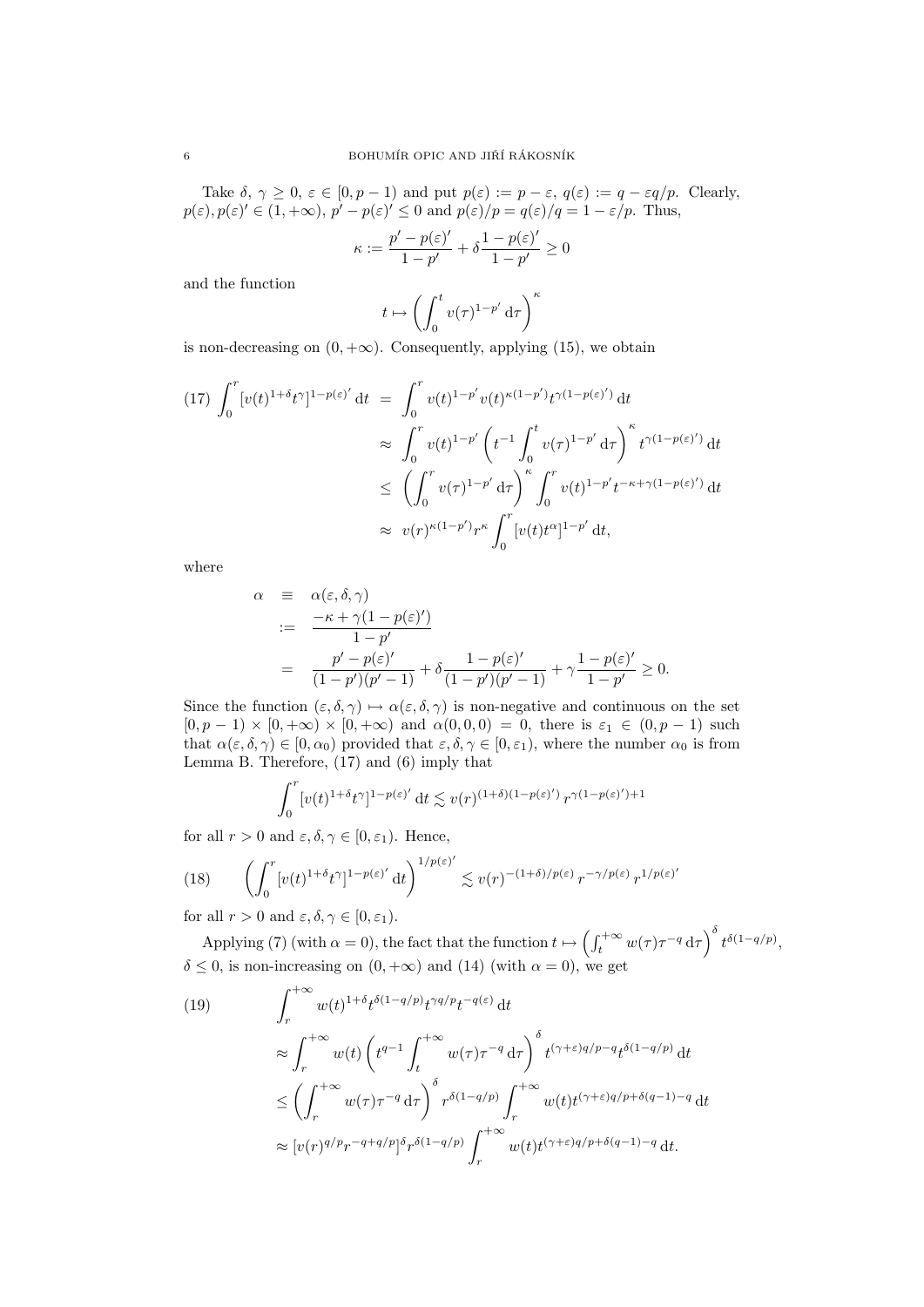Now, using (14) (with  $(\gamma + \varepsilon)q/p + \delta(q-1)$  instead of  $\alpha$ ) to estimate the last integral, we arrive at

(20) 
$$
\int_{r}^{+\infty} w(t)t^{(\gamma+\varepsilon)q/p+\delta(q-1)-q} dt \approx v(r)^{q/p}r^{(\gamma+\varepsilon+1)q/p+\delta(q-1)-q}
$$

for all  $r > 0$  provided that  $(\gamma + \varepsilon)q/p + \delta(q - 1) \in [0, \alpha_0)$ . Therefore, (19) and (20) imply that

$$
(21) \quad \left(\int_r^{+\infty} w(t)^{1+\delta} t^{\delta(1-q/p)} t^{\gamma q/p} t^{-q(\varepsilon)} dt\right)^{1/q(\varepsilon)} \precsim v(r)^{(1+\delta)/p(\varepsilon)} r^{\gamma/p(\varepsilon)} r^{-1/p(\varepsilon)'}
$$

for all  $r > 0$  and  $\varepsilon, \delta, \gamma \in [0, \varepsilon_2)$ , where  $\varepsilon_2 := \min{\{\alpha_0 p/(3q), \alpha_0/(3(q-1))\}}$ .

Putting  $\varepsilon_0 = \min\{\varepsilon_1, \varepsilon_2\}$  and using estimates (18) and (21) in (1) (with  $w(t)$ ,  $v(t)$ , q and p replaced by  $w(t)^{1+\delta}t^{\delta(1-q/p)}t^{\gamma q/p}$ ,  $v(t)^{1+\delta}t^{\gamma}$ ,  $q(\varepsilon)$  and  $p(\varepsilon)$ , respectively), we obtain the desired result.

## 3. Proof of Theorem 2

Assume that the assumptions of Theorem 2 are satisfied. Put  $p(\varepsilon) := p - \varepsilon$ and  $q(\varepsilon) := q - \varepsilon q/p$ . The Hölder inequality with the exponents  $\frac{(p(\varepsilon)^{r}-1)(1+\delta)}{(p^r-1)}$  and  $(p(\varepsilon)'-1)(1+\delta)$  $\frac{(p(\varepsilon)-1)(1+\delta)}{(p(\varepsilon)'-1)(1+\delta)-(p'-1)}$  implies that, for all  $r>0$ ,

$$
(22) \qquad \int_0^r v(t)^{1-p'}\,\mathrm{d} t \le \left(\int_0^r [v(t)^{1+\delta}]^{1-p(\varepsilon)'}\,\mathrm{d} t\right)^{\frac{p'-1}{(p(\varepsilon)'\,-1)(1+\delta)}}r^{\frac{(p(\varepsilon)'\,-1)(1+\delta)-p'+1}{(p(\varepsilon)'\,-1)(1+\delta)}}.
$$

Using the fact that the function  $t \mapsto t^{\gamma(p(\varepsilon)'-1)}$  is non-decreasing on the interval  $(0, +\infty)$ , we obtain

(23) 
$$
\int_0^r [v(t)^{1+\delta}]^{1-p(\varepsilon)} dt \leq r^{\gamma(p(\varepsilon)'-1)} \int_0^r [v(t)^{1+\delta} t^{\gamma}]^{1-p(\varepsilon)} dt \text{ for all } r > 0.
$$

Fix  $\bar{\rho} \ge \max\{\rho(1+\delta) - \gamma, 0\}$ . One can easily verify that (2) and (3) holds with  $v(x)x^{\rho}, w(x), v(x), q$  and p replaced by  $(v(x)^{1+\delta}x^{\gamma})x^{\overline{\rho}}, w(x)^{1+\delta}x^{\delta(1-q/p)}x^{\gamma q/p},$  $v(x)^{1+\delta}x^{\gamma}, q(\varepsilon)$  and  $p(\varepsilon)$ , respectively. Thus, we can apply Lemma B (with  $v(x)x^{\rho}$ ,  $w(x)$ ,  $v(x)$ , q and p replaced by  $(v(x)^{1+\delta}x^{\gamma})x^{\overline{\rho}}$ ,  $w(x)^{1+\delta}x^{\delta(1-q/p)}x^{\gamma q/p}$ ,  $v(x)^{1+\delta}x^{\gamma}$ ,  $q(\varepsilon)$  and  $p(\varepsilon)$ , respectively). Hence, taking  $\alpha = 0$  in (6) and (7), we obtain, for all  $r > 0$ ,

(24) 
$$
\int_0^r [v(t)^{1+\delta} t^{\gamma}]^{1-p(\varepsilon)} dt \approx [v(r)^{1+\delta} r^{\gamma}]^{1-p(\varepsilon)}' r
$$

and

(25) 
$$
\int_r^{+\infty} w(t)^{1+\delta} t^{\delta(1-q/p)} t^{\gamma q/p} t^{-q(\varepsilon)} dt \approx w(r)^{1+\delta} r^{\delta(1-q/p)} r^{\gamma q/p} r^{1-q(\varepsilon)}.
$$

Combining estimates  $(22)$ – $(24)$ , we arrive at

(26) 
$$
\left(\int_0^r v(t)^{1-p'} dt\right)^{1/p'} \lesssim v(r)^{-1/p} r^{1/p'} \text{ for all } r > 0.
$$

On the other hand, Hölder's inequality with the exponents  $1 + \delta$  and  $(1 + \delta)/\delta$ gives

$$
\int_r^{+\infty} w(t)t^{-q} dt \le \left(\int_r^{+\infty} w(t)^{1+\delta} t^{\delta(1-q/p)} t^{\gamma q/p} t^{-q(\varepsilon)} dt\right)^{\frac{1}{1+\delta}} \left(r^{\frac{q}{p} - \frac{\gamma q}{\delta p} - \frac{\varepsilon q}{\delta p} - q}\right)^{\frac{\delta}{1+\delta}},
$$

which, together with (25) and (3), implies that

(27) 
$$
\left(\int_r^{+\infty} w(t)t^{-q} dt\right)^{1/q} \lesssim w(r)^{1/q}r^{-1/q'} \approx v(r)^{1/p}r^{-1/p'}
$$
 for all  $r > 0$ .